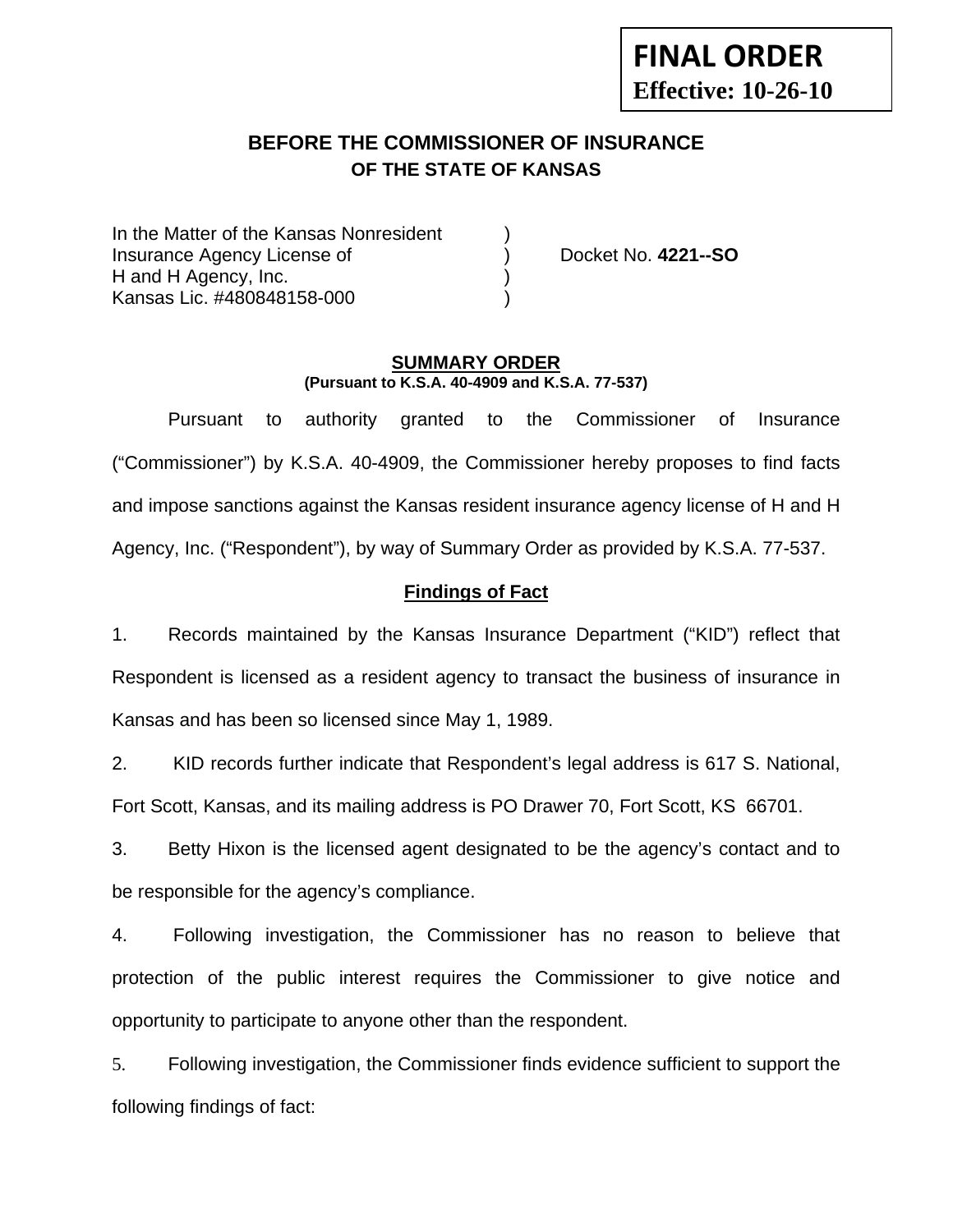6. While affiliated with H and H Agency, Fort Scott, Kansas, Kansas resident insurance agent Luther J. Embry sold Bremen Farmer's Mutual homeowner's policy number HO069597, inception date August 1, 2007, to consumer K.J.Y.

7. An annual premium of \$351.00 was paid to the agency and forwarded to Bremen Farmer's Mutual by agency check.

8. When the policy was issued, additional premium of \$74.00 was due, and that was paid by Respondent agency.

9. The policy was set up as "agency bill" because Embry did not submit a "direct bill supplemental app form" despite repeated requests from the company.

10. The consumer requested but did not receive a copy of the policy.

11. On August 1, 2008, the policy was cancelled for nonpayment of premium, and the agency received notice dated September 10, 2008.

12. An agency check dated August 29, 2008, for the premium due was returned to Respondent on or about September 2, 2008, with a memo stating that coverage would be resumed if the check was submitted with a statement of no loss by September 9, 2008.

13. Neither Respondent nor Embry acted to obtain the statement and resubmit the check.

14. Neither Respondent nor Embry took any other action to get the policy reinstated.

15. Subsequently, in 2009 and 2010, Embry and another person within the agency receipted premium payments from the consumer despite the fact that no policy was in force.

2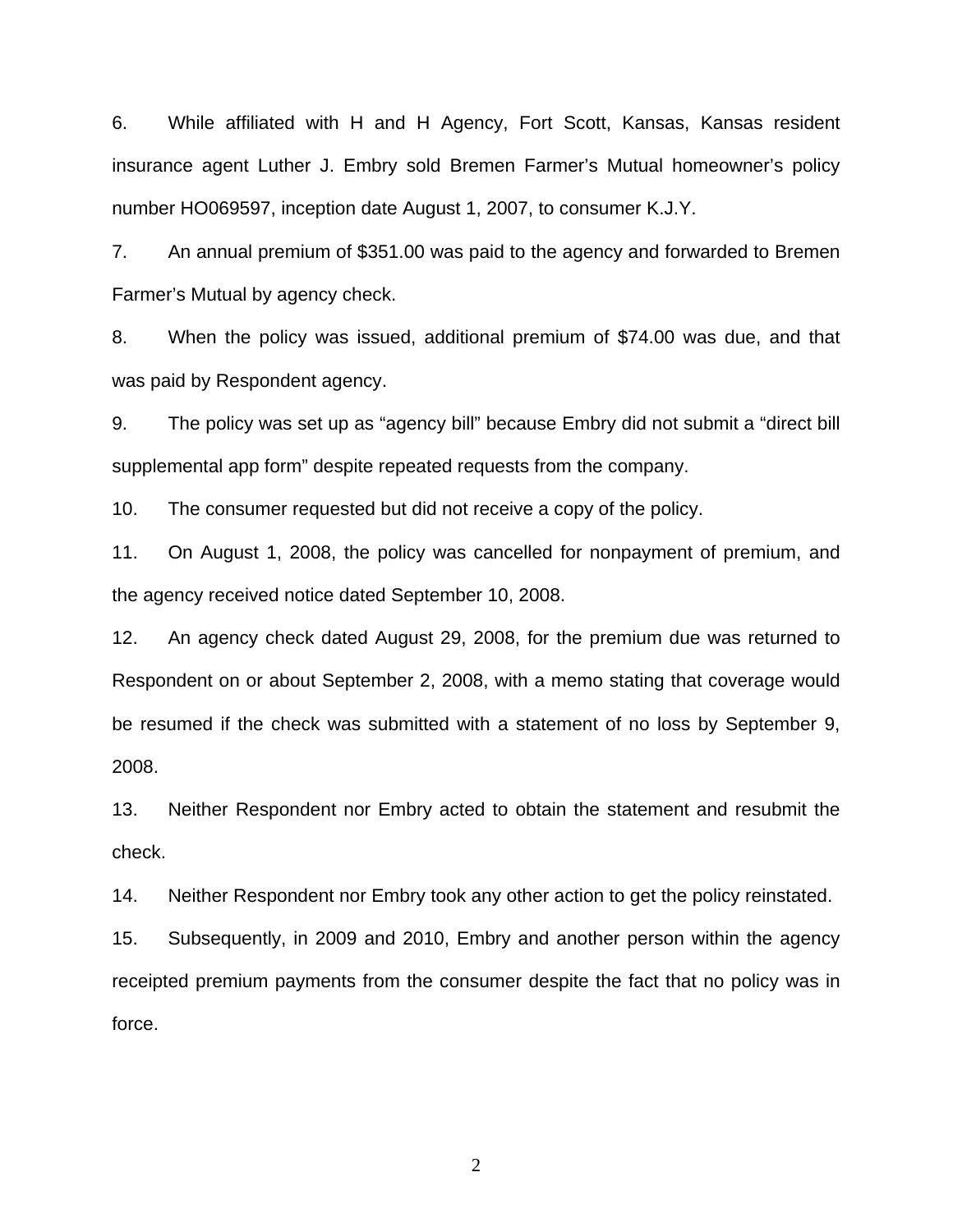16. KID received a complaint from the consumer, and by letter of June 15, 2010, a KID consumer assistance representative forwarded a copy of the complaint to Embry and requested a written response.

17. The KID representative followed up with telephone calls to the agency on July 6, 7, and 9, speaking with both Embry and Hixon, and also faxed an additional copy of the complaint on July 7, 2010.

18. When Embry had not responded in writing by July 15, 2010, the KID representative faxed Respondent a copy of the complaint and requested a written response.

19. Respondent did not provide a written response to the consumer assistance representative.

20. By letter of August 27, 2010, counsel for KID stated the foregoing facts and asked Respondent to reply if it disputed the facts.

21. By undated letter received by KID on September 14, 2010, Hixon replied on behalf of Respondent that she "urged [Embry] to send [the KID representative] the information she needed" and that she wanted to take the necessary steps to make things right for the consumer.

22. To date, KID has received no substantive information from the agency or any indication that the consumer has been made whole.

#### **Applicable Law**

23. K.S.A. 40-4909(a) provides, in relevant part:

"The commissioner may deny, suspend, revoke or refuse renewal of any license issued under this act if the commissioner finds that the applicant or license holder has. . .(2) Violated: (A) Any provision of chapter 40 of the Kansas Statutes Annotated, and amendments thereto, or any rule and regulation promulgated thereunder; . . . (4) Improperly withheld,

3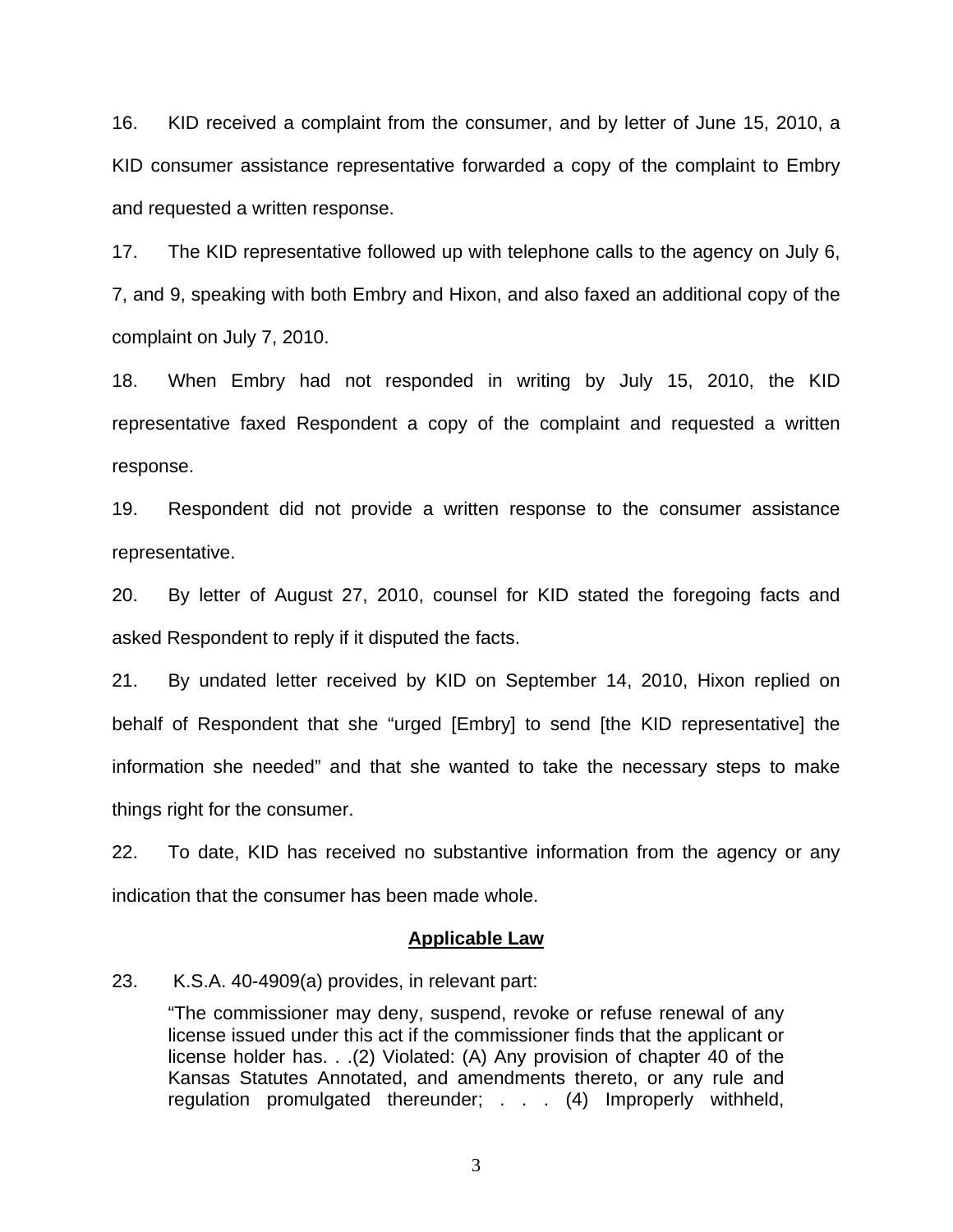misappropriated or converted any moneys or properties received in the course of doing insurance business. . . . (8) Used any fraudulent, coercive, or dishonest practice, or demonstrated any incompetence, untrustworthiness, or financial irresponsibility in the conduct of business in this state or elsewhere. . . ." K.S.A. 40-4909(a).

24. "If any person . . . fails to respond to any proper inquiry of the commissioner, the commissioner, after notice and opportunity for hearing, may impose a civil penalty of up to \$1,000, for each violation or act, along with an additional penalty of up to \$500 for each week thereafter that such report or other information is not provided to the commissioner." K.S.A. 40-2,125.

25. In addition, the Commissioner may revoke any license issued under the

Insurance Agents Licensing Act if the Commissioner finds that the interests of the

insurer or the insurable interests of the public are not properly served under such

license. K.S.A. 40-4909(b).

26. "The license of any business entity may be suspended, revoked or refused renewal if the insurance commissioner finds that any violation committed by an individual licensee employed by or acting on behalf of such business entity was known by or should have been known by one or more of the partners, officers or managers acting on behalf of the business entity and:

(1) Such violation was not reported to the insurance commissioner by such business entity; or

(2) such business entity failed to take any corrective action." K.S.A. 40- 4909(d).

### **Conclusions of Law**

27. The Commissioner has jurisdiction over Respondent as well as the subject

matter of this proceeding, and such proceeding is held in the public interest.

28. The Commissioner finds based that Respondent, directly and through the actions

of Embry, has improperly withheld, misappropriated or converted moneys received in

the course of doing insurance business.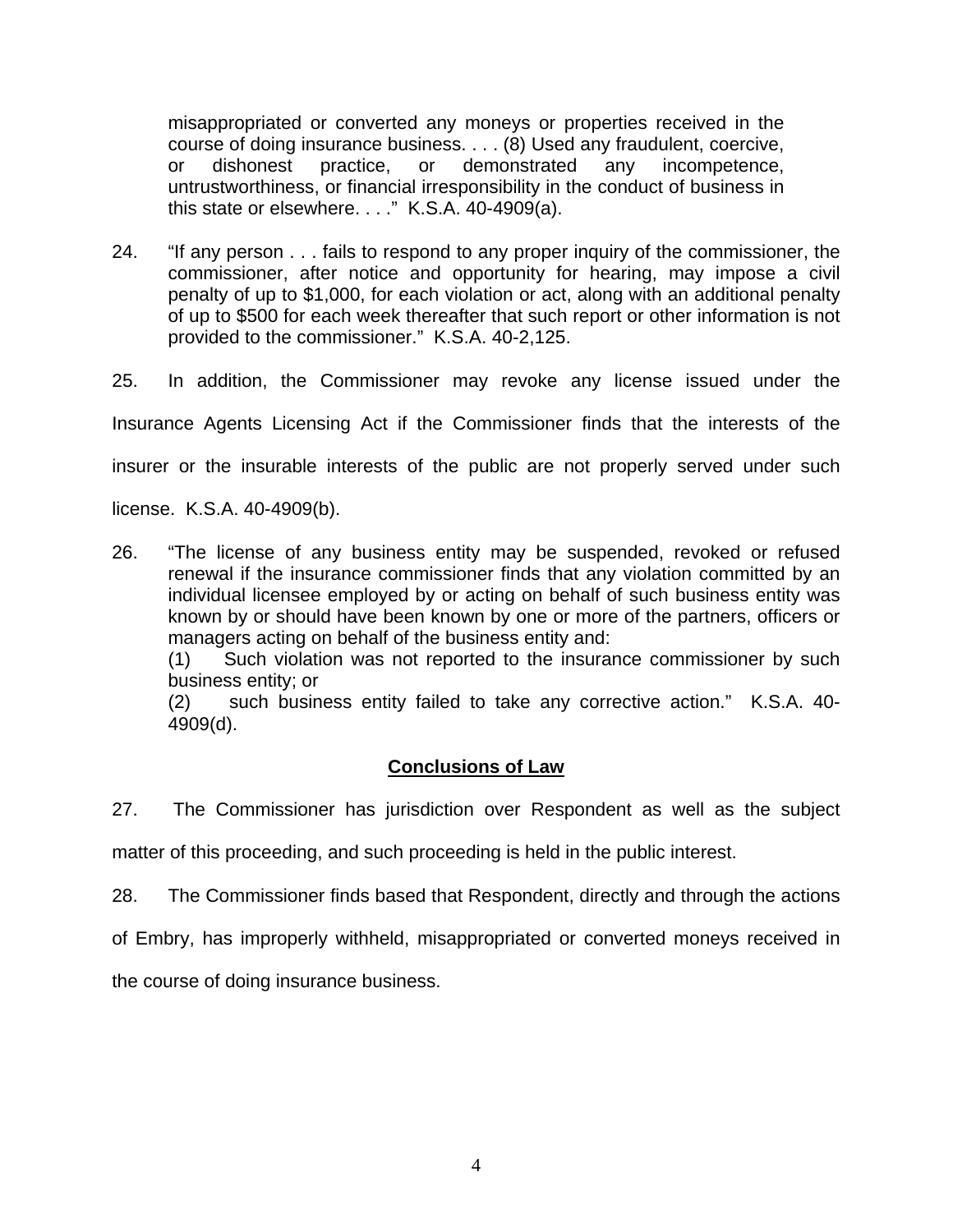29. The Commissioner finds that Respondent, directly and through the actions of Embry, has demonstrated incompetence, untrustworthiness or financial irresponsibility in the conduct of business.

30. Further, Respondent failed to respond to a proper inquiry from the Commissioner's representative despite repeated contacts from the representative, in violation of K.S.A. 40-2,125.

31. Based on the foregoing findings, the Commissioner concludes that sufficient grounds exist for the revocation of Respondent's insurance agency license pursuant to K.S.A. 40-4909(a).

32. The Commissioner further concludes Respondent's license may be revoked, suspended or refused renewal pursuant to K.S.A. 40-4909(b) because the license is not properly serving the interests of the insurer and the insurable interests of the public.

33. The Commissioner concludes the agency license may be revoked, suspended or refused renewal because Respondent had actual knowledge of Embry's violations and failed to take corrective action.

34. Based on the facts and circumstances set forth herein, it appears that the use of summary proceedings in this matter is appropriate, in accordance with the provisions set forth in K.S.A. 77-537(a), in that the use of summary proceedings does not violate any provision of the law, the protection of the public interest does not require the KID to give notice and opportunity to participate to persons other than Respondents, and after investigation, KID believes in good faith that the allegations will be supported to the applicable standard of proof.

5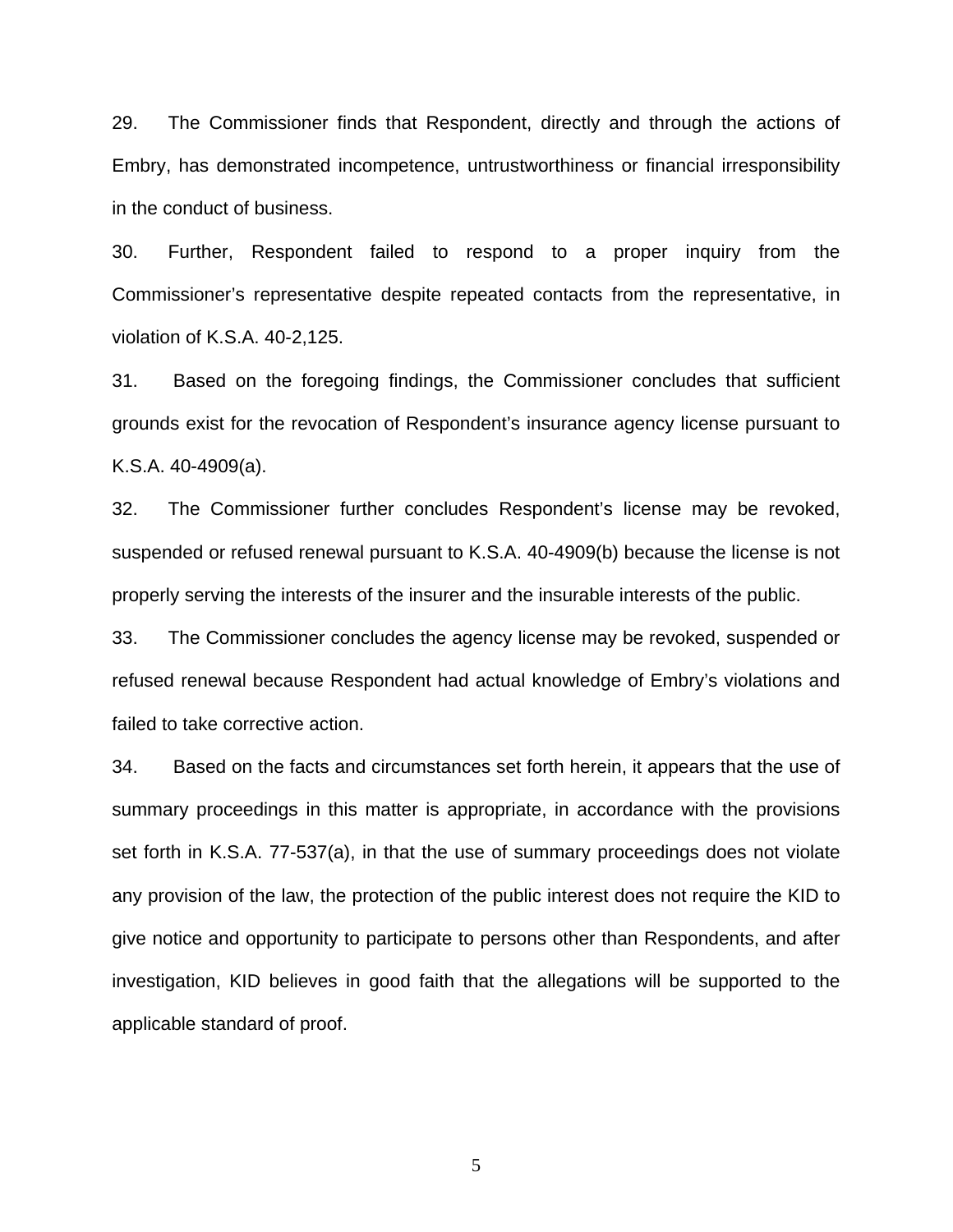**IT IS THEREFORE ORDERED BY THE COMMISSIONER OF INSURANCE that H & H AGENCY, Inc., shall pay a civil penalty of \$500 plus \$50 per week from July 16, 2010, until September 14, 2010,** for failure to respond to a proper inquiry. **It is further ordered**, that the total penalty of \$900.00 shall be due on the effective date of this order, and the Kansas resident insurance agency license of **H & H AGENCY, Inc.,** shall be **SUSPENDED pending payment of penalty.** 

# **IT IS SO ORDERED THIS \_\_4th\_\_\_ DAY OF OCTOBER, 2010, IN THE CITY OF TOPEKA, COUNTY OF SHAWNEE, STATE OF KANSAS.**



 \_/s/ Sandy Praeger\_\_\_\_\_\_\_\_\_\_\_\_\_\_\_\_ Sandy Praeger Commissioner of Insurance

/s/ John W. Campbell John W. Campbell General Counsel

## **NOTICE OF RIGHTS TO HEARING AND REVIEW**

**Within fifteen (15) days of the date of service of this Summary Order, Respondent** may submit a written request for a hearing pursuant to K.S.A. 77-537 and K.S.A. 77-542. Any request for a hearing should be addressed to the following:

 John W. Campbell, General Counsel Kansas Insurance Department 420 S.W. 9<sup>th</sup> Street Topeka, Kansas 66612

If a hearing is requested, the Kansas Insurance Department will serve notice of the time and place of the hearing and information on procedures, right of representation, and other rights of parties relating to the conduct of the hearing.